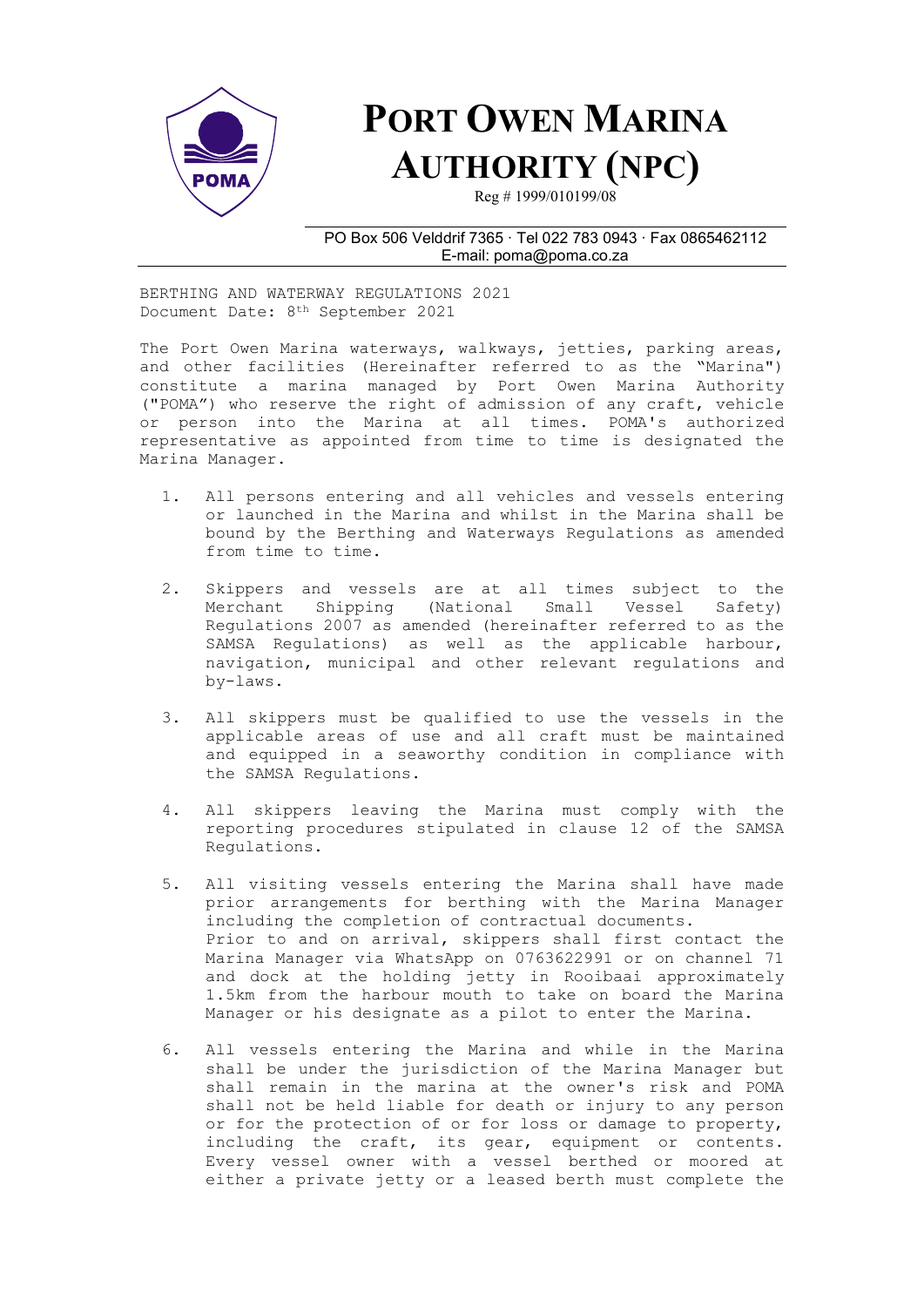formal POMA berthing agreement. Skippers who sign on behalf of the Owner must provide a letter of authority signed by the Owner, and the Owner must accept all of the terms and conditions set by POMA.

- 7. The owner/skipper of any vessel shall be responsible for any death, injury or accident sustained by any person or damage to any vessel, structure or jetty arising from any act or omission of the owner, crew or guests and indemnifies POMA for any liability and or expenses arising from such act or omission. It is the responsibility of the owner to maintain adequate insurance cover for such risks.
- 8. All persons entering the Marina and using the walkways, jetties and other facilities do so at their own risk and POMA shall not be liable for death or injury to any person and/or loss of or damage to any property whilst so doing. All children under the age of 12 years shall be under the direct supervision of their parent/guardian or adult acting as loco parentis, when in the vicinity of the Marina.
- 9. Owners of vessels shall provide suitable warps and fenders and shall be responsible for ensuring that their vessels are securely tied up in their berths, making adequate allowances for tidal height variations, wind, wave action and tidal flow.
- 10. Should any vessel whilst in the Marina break free from its moorings, capsize, catch fire, sink or suffer any other calamity, the Marina Manager or any other person or body appointed by POMA may in the absence of the owner of the vessel take whatever steps he deems necessary to deal with the situation at his own discretion. The cost of such action shall be for the account of the owner of the vessel concerned.
- 11. The Marina is a no wake, dead slow area and all vessels shall be navigated in such a manner as not to endanger or inconvenience other Marina users or their vessels at moorings or cause damage to the Marina beaches, embankments, walls or other Marina works. Persons contravening this rule may be asked to remove their vessel from the Marina.
- 12. Skippers shall approach floating docks with extreme caution and shall at no stage use the pontoon poles as pivot points or attach lines to the pontoon poles.
- 13. Skippers should at all times keep a good lookout for other craft or persons swimming in the Marina.
- 14. No persons may swim in the Yacht Basin of the Marina.
- 15. All vessels must be maintained in good condition so as not to become unsightly or reflect unfavourably on the reputation of the marina, it's appearance or it's facilities. Minor repairs, fitting out and painting of vessels may be carried out at the moorings with the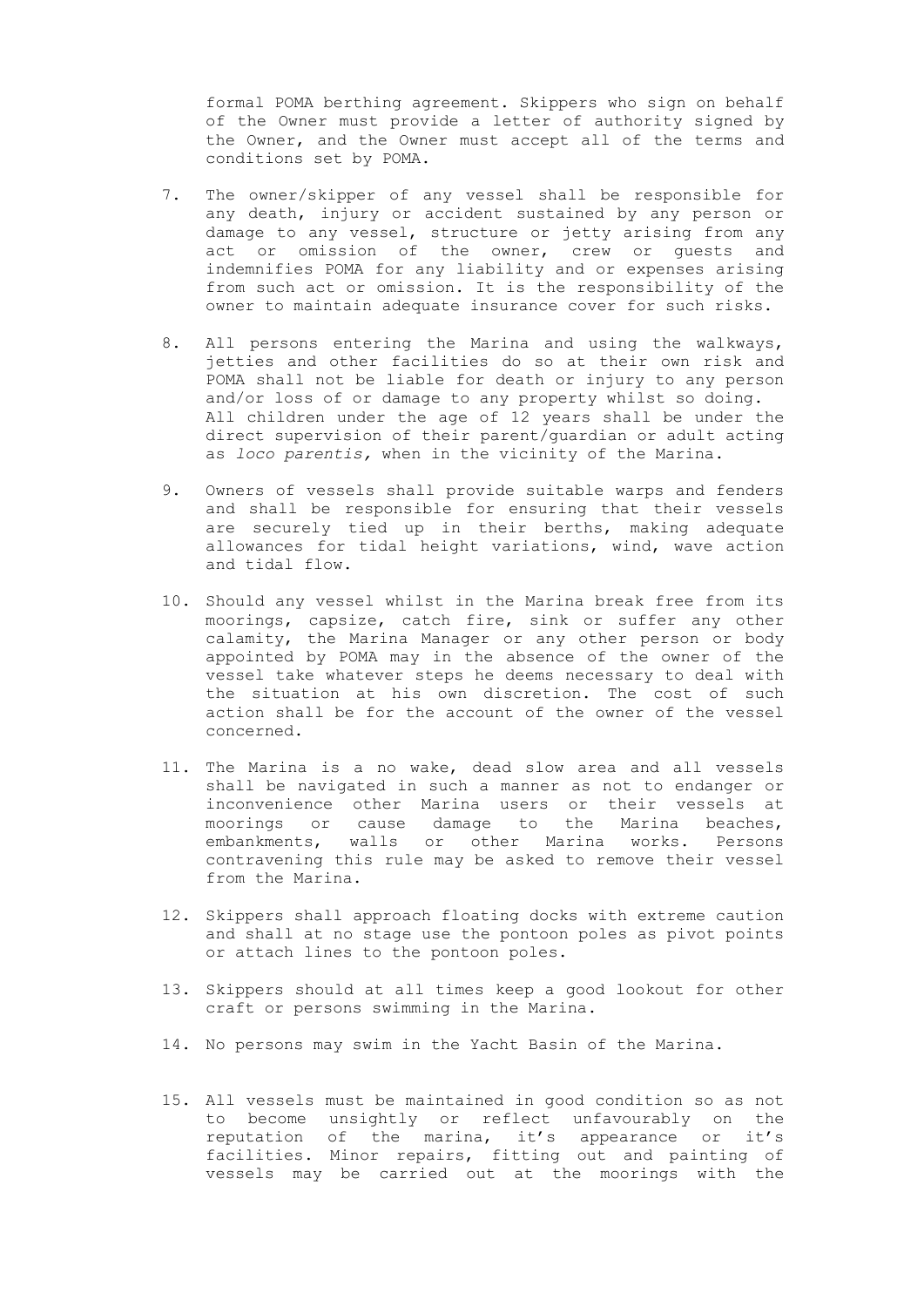specific consent in writing of the Marina manager. Such work shall not cause undue nuisance to other berth holders or to residents around the Marina. Major work shall be carried out at the boatyard or elsewhere. The Marina Manager shall determine at his discretion what constitutes major work.

- 16. The owner of any vessel using or berthed in the Marina shall be charged fees, be that berthing fees, slipway maintenance fees, jetty fees or live aboard fees etc. as appropriate according to a schedule of rates published by POMA from time to time. Third parties, renting Candock and private berthing space, is exempt from paying berthing fees to POMA.
- 17. At no time whilst in the Marina may any wastewater (black water) be discharged into the waterways as per the local by-laws.
- 18. No fishing or netting is allowed in the yacht basin of the marina.
- 19. Payment is due on the first day of every month or upon presentation of any account. Discounts are offered for a once off annual payment for the period from 1st January to 31st December. This payment must be made before 31 January of that current year. Interest shall be charged on any overdue accounts at 20% per annum calculated on daily balances.
- 20. LIVING-ABOARD

A berth, jetty or mooring right does not give the owner or third party the right or permission to live aboard a vessel. Any right or permission to live aboard a vessel may only be granted by the POMA Board of Directors in exceptional circumstances and any such request for living aboard must be accompanied by a copy of the valid berthing and waterway usage agreement. Applications to live aboard must be made on the requisite form. POMA may charge extra fees per person living aboard. Permanent accommodation in the marina is strictly forbidden. A copy of the official POMA live-aboard policy is available at the POMA office.

21. HOLDERS OF BERTHING RIGHTS ON "CANDOCK" FLOATING DOCKS The PURCHASER, when considering transferring the berthing right, must give POMA the right of first refusal for the berthing right. Any new owner of such rights shall enter into a Berthing Holder's Agreement with POMA incorporating the applicable ruling terms at the date of the sale.

The PURCHASER shall not permit a boat longer than 110% of the length of the jetty to be moored on the jetty.

If a Candock berth is sub-let to a third party, the third party shall enter into a berthing agreement with POMA, even though there is no fee payable to POMA.